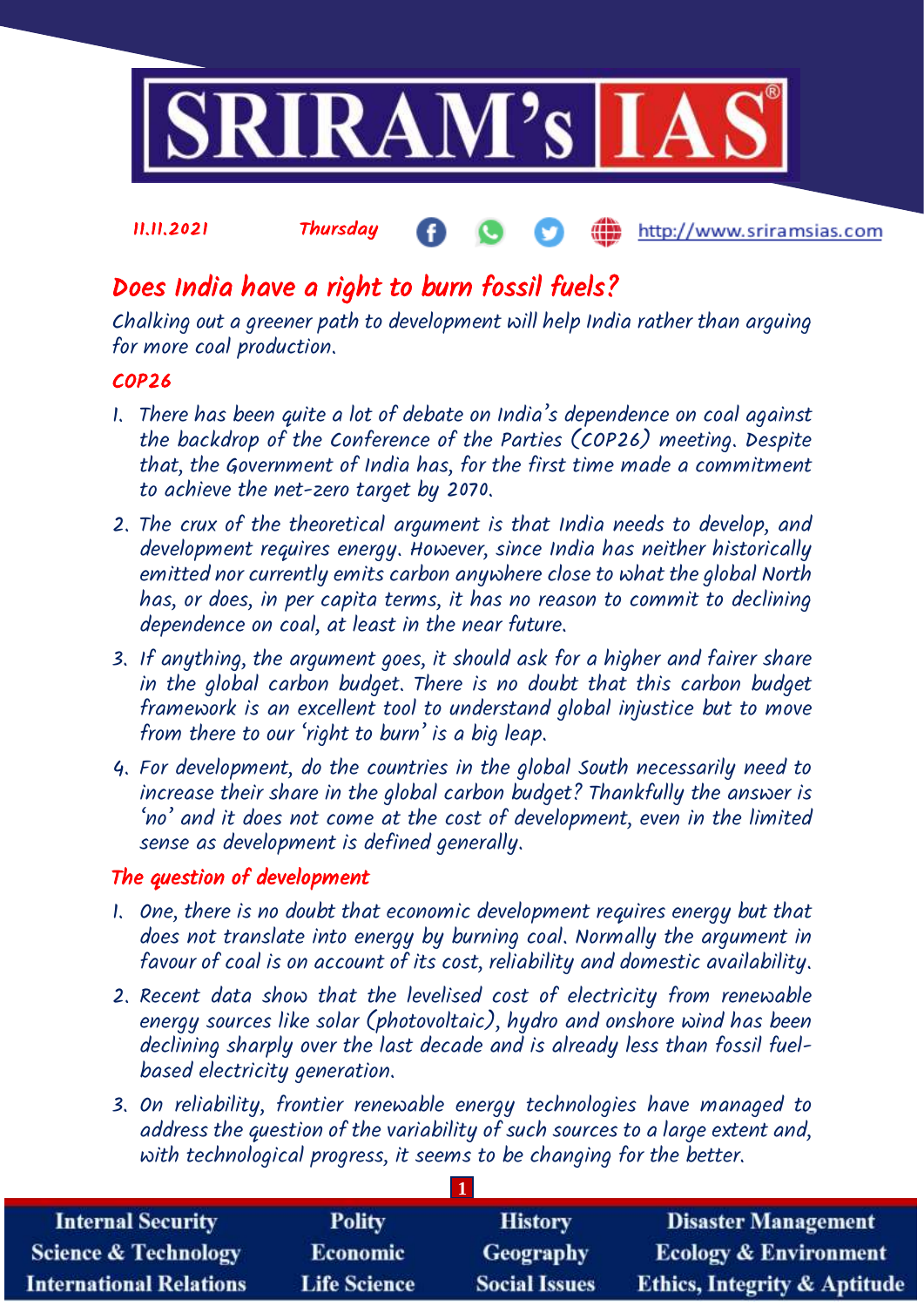

#### 11.11.2021 Thursday http://www.sriramsias.com

4. As for the easy domestic availability of coal, it is a myth. According to the Ministry of Coal, India's net coal import went up from  $\overline{z}$ 782.6 billion in 2011-12 to ₹1,155.0 billion in 2020-21. India is among the largest importers of coal in the world, whereas it has no dearth of solar energy.

### Development Model:

- 1. Two, why should the global South be aping the North in the development model it wants to follow?
- 2. The abundance of renewable natural resources in the tropical climate can give India a head start in this competitive world of technology.
- 3. South-South collaborations can help India avoid the usual patterns of trade between the North and the South, where the former controls technology and the latter merely provides inputs.
- 4. And the high-employment trajectory that the green path entails vis-à-vis the fossil fuel sector may help address the issue of surplus labour, even if partially.
- 5. Such a path could additionally provide decentralised access to clean energy to the poor and the marginalised, including in remote regions of India. So, it simultaneously addresses the issues of employment, technology, energy poverty and self-reliance.

## Types of injustice

- 1. Three, the framework of addressing global injustice in terms of a carbon budget is quite limiting in its scope in more ways than one.
- 2. Such injustice is not at the level of the nation-states alone; there is such injustice between the rich and the poor within nations and between humans and non-human species.
- 3. A progressive position on justice would take these injustices into account instead of narrowly focusing on the framework of nation-states.
- 4. Moreover, it's a double whammy of injustice for the global South when it comes to climate change. Not only is it not primarily responsible, but the global South, especially its poor, will unduly bear the effect of climate change because of its tropical climate and high population density along the coastal lines.

| <b>Internal Security</b>        | <b>Polity</b>       | <b>History</b>       | <b>Disaster Management</b>              |  |  |  |
|---------------------------------|---------------------|----------------------|-----------------------------------------|--|--|--|
| <b>Science &amp; Technology</b> | <b>Economic</b>     | Geography            | <b>Ecology &amp; Environment</b>        |  |  |  |
| <b>International Relations</b>  | <b>Life Science</b> | <b>Social Issues</b> | <b>Ethics, Integrity &amp; Aptitude</b> |  |  |  |